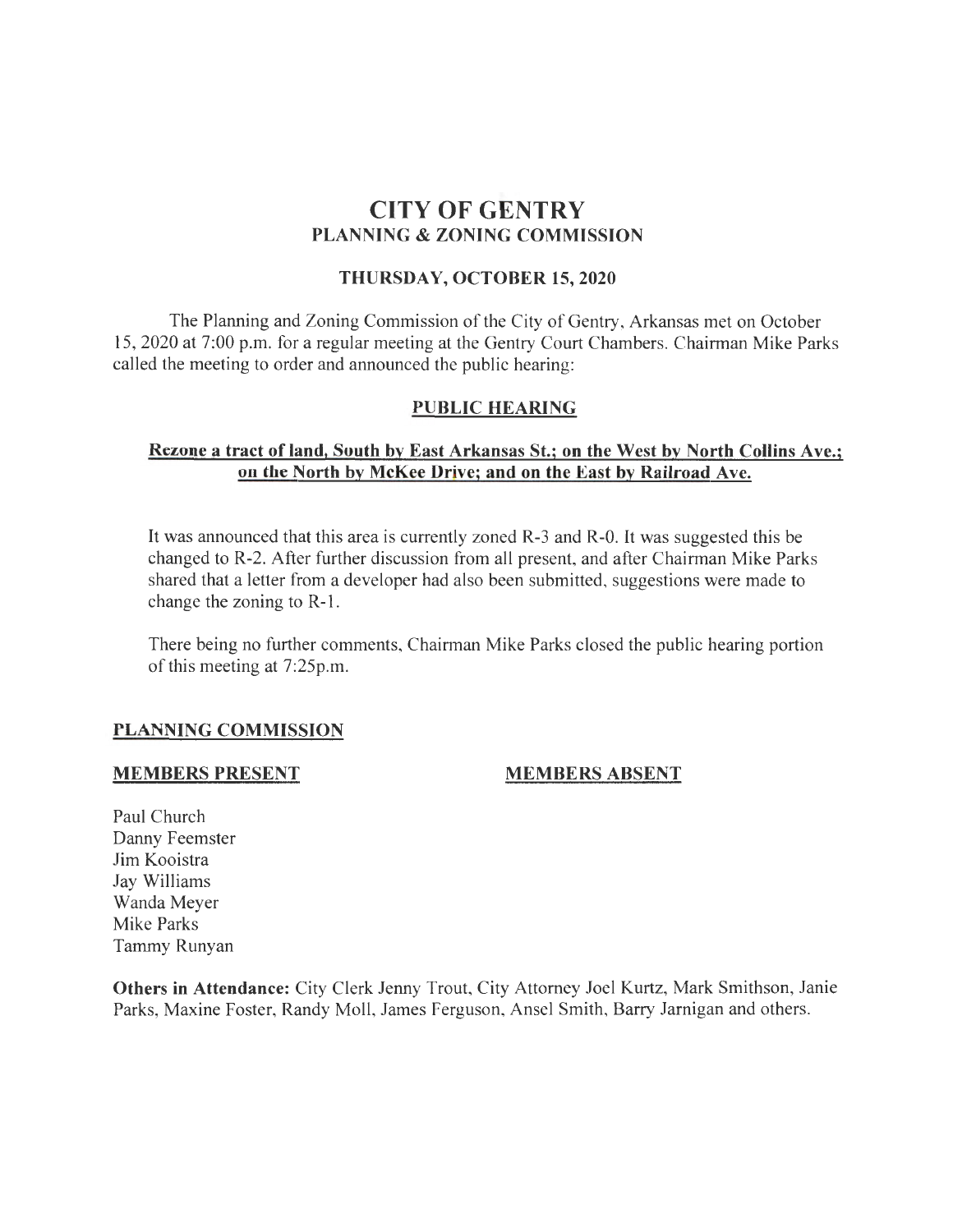## Minutes of the September 17, 2020 Regular Meeting:

Motion: Church- To approve the minutes as presented, with the addition of Paul Church to the list of members present and answering roll call at the September meeting Second: Williams Roll Call: Church-yes Williams-pass Feemster-yes Meyer-pass Kooistra-yes Runyan-yes Parks-yes

Motion Passed.

## 1). Rezone; City of Gentry: Rezone a tract of land, South by East Arkansas St.; on the West by North Collins Ave.; on the North by McKee Drive; and on the East by Railroad Ave.

After discussion regarding the preservation of the neighborhood and, public safety issues zoning changes might present:

Motion: Williams- to rezone the area to R-1; except that the portion from Arkansas Street, South to the Alley will remain R-0. Second: Kooistra Roll Call: Church-yes Feemster-yes Kooistra-yes Parks-yes Williams-yes Meyer-yes Runyan-yes Motion Passed. This matter will be presented to the City Council for approval.

### 2). Lot Line Adjustment: Tract Split- Lorene Woods; Parcel# 15-07480-000

After discussion:

| <b>Motion:</b> Church- to approve the tract split as presented |              |              |           |
|----------------------------------------------------------------|--------------|--------------|-----------|
| <b>Second: Meyer</b>                                           |              |              |           |
| <b>Roll Call: Church-yes</b>                                   | Feemster-yes | Kooistra-yes | Parks-yes |
| Williams-yes                                                   | Meyer-yes    | Runyan-yes   |           |
| Motion passed.                                                 |              |              |           |

### 3). Proposed Amendment to the Gentry Subdivision Regulations:

After review and consideration:

| Motion: Kooistra- to approve the amendment as written; to send to Council for approval |              |              |           |
|----------------------------------------------------------------------------------------|--------------|--------------|-----------|
| <b>Second: Williams</b>                                                                |              |              |           |
| <b>Roll Call:</b> Church-yes                                                           | Feemster-yes | Kooistra-yes | Parks-yes |
| Williams-yes                                                                           | Meyer-yes    | Runyan-yes   |           |
| Motion passed.                                                                         |              |              |           |